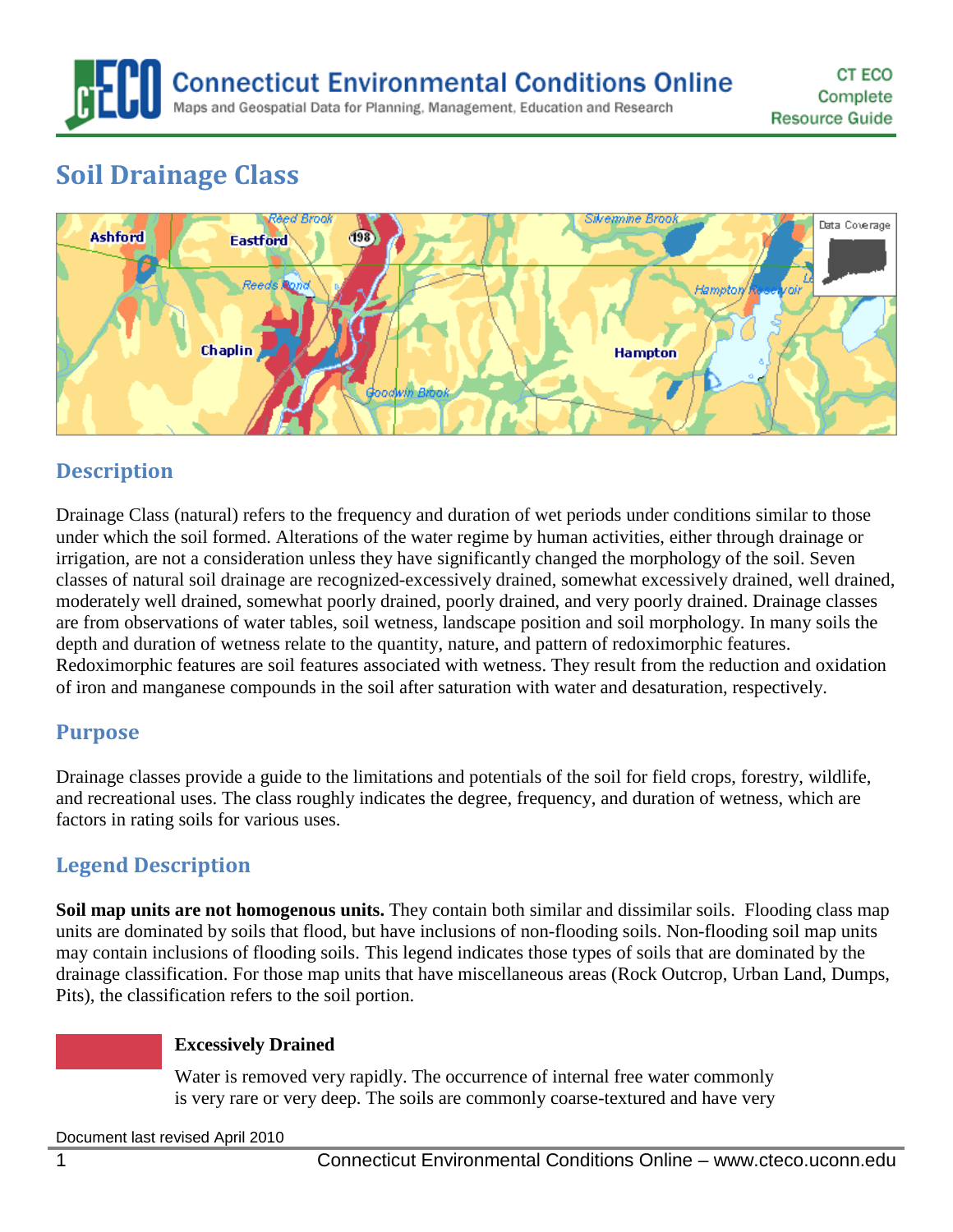high hydraulic conductivity or are very shallow.

#### **Somewhat Excessively Drained**

Water is removed from the soil rapidly. Internal free water occurrence commonly is very rare or very deep. The soils are commonly coarse-textured and have high saturated hydraulic conductivity or are very shallow.

### **Well Drained**

Water is removed from the soil readily but not rapidly. Internal free water occurrence commonly is deep or very deep; annual duration is not specified. Water is available to plants throughout most of the growing season in humid regions. Wetness does not inhibit growth of roots for significant periods during most growing seasons. The soils are mainly free of features that are related to wetness.

### **Moderately Well Drained**

Water is removed from the soil somewhat slowly during some periods of the year. Internal free water occurrence commonly is moderately deep and transitory through permanent. The soils are wet for only a short time within the rooting depth during the growing season, but long enough that most mesophytic crops are affected. They commonly have a moderately low or lower saturated hydraulic conductivity in a layer within the upper 1 m, periodically receive high rainfall, or both.

#### **Somewhat Poorly Drained**

Water is removed slowly so that the soil is wet at a shallow depth for significant periods during the growing season. The occurrence of internal free water commonly is shallow to moderately deep and transitory to permanent. Wetness markedly restricts the growth of mesophytic crops, unless artificial drainage is provided. The soils commonly have one or more of the following characteristics: low or very low saturated hydraulic conductivity, a high water table, additional water from seepage, or nearly continuous rainfall.

#### **Poorly Drained**

Water is removed so slowly that the soil is wet at shallow depths periodically during the growing season or remains wet for long periods. The occurrence of internal free water is shallow or very shallow and common or persistent. Free water is commonly at or near the surface long enough during the growing season so that most mesophytic crops cannot be grown, unless the soil is artificially drained. The soil, however, is not continuously wet directly below plow-depth. Free water at shallow depth is usually present. This water table is commonly the result of low or very low saturated hydraulic conductivity of nearly continuous rainfall, or of a combination of these.

#### **Very Poorly Drained**

Water is removed from the soil so slowly that free water remains at or very near the ground surface during much of the growing season. The occurrence of internal free water is very shallow and persistent or permanent. Unless the soil is

Document last revised April 2010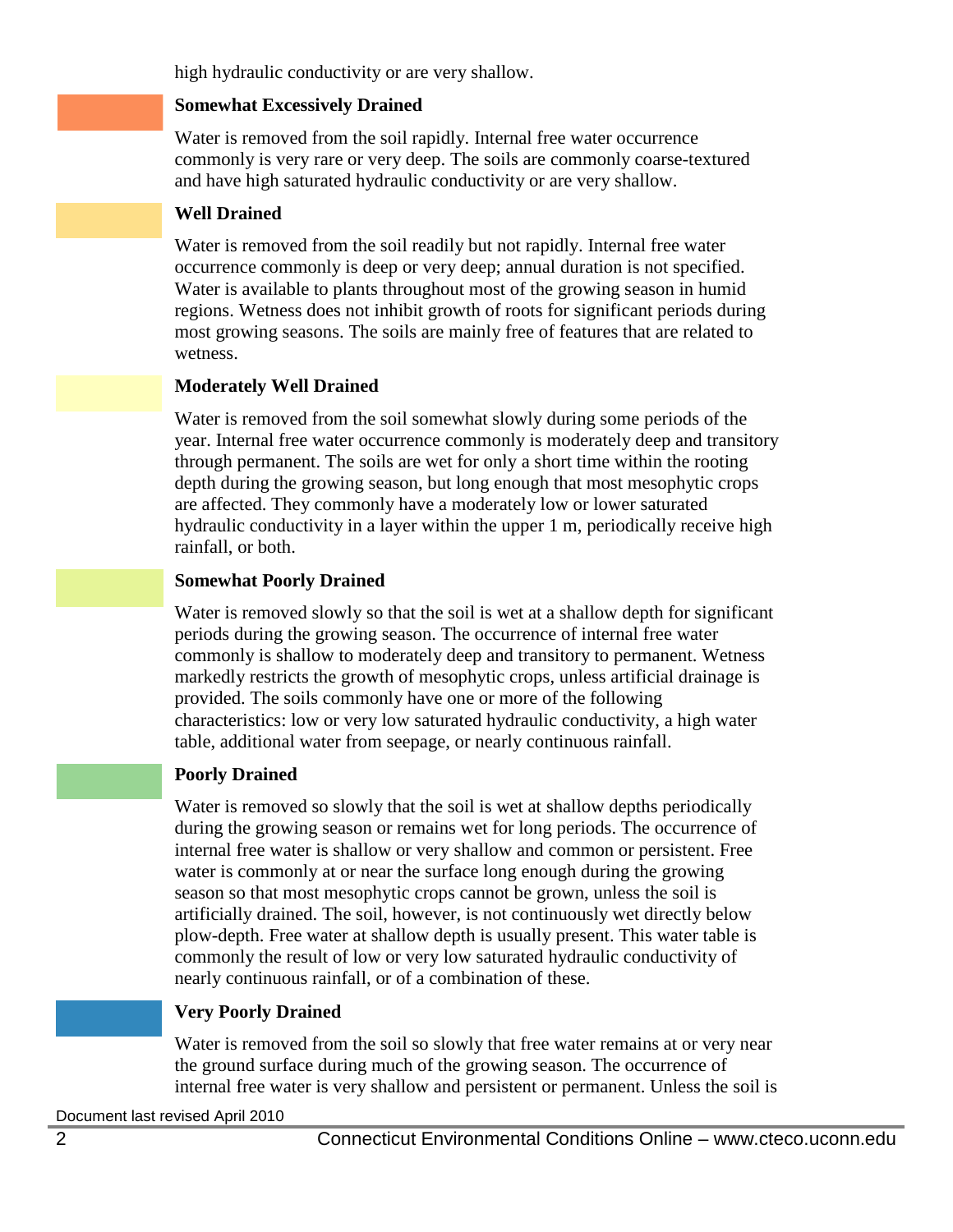artificially drained, most mesophytic crops cannot be grown. The soils are commonly level or depressed and frequently ponded. If rainfall is high or nearly continuous, slope gradients may be greater.

#### **Not Rated**

Soils have characteristics that show extreme variability from one location to another. Often these areas are urban land complexes or miscellaneous areas. An on-site investigation is required to determine soil conditions present at the site.

### **Use Limitations**

*This data set is not designed for use as a primary regulatory tool in permitting or siting decisions, but may be used as a reference source.* This is public information and may be interpreted by organizations, agencies, units of government, or others based on needs; however, they are responsible for the appropriate application. Federal, State, or local regulatory bodies are not to reassign to the Natural Resources Conservation Service any authority for the decisions that they make. The Natural Resources Conservation Service will not perform any evaluations of these maps for purposes related solely to State or local regulatory programs.

### **Related Information**

Soil survey interpretations are predictions of soil characteristics for specified land management practices. Below are descriptions of soil survey interpretations available through CT ECO.

[Farmland Soils](http://www.cteco.uconn.edu/guides/resource/CT_ECO_Resource_Guide_Soils_Farmland.pdf) - CT ECO Complete Resource Guide [Inland Wetland Soils](http://www.cteco.uconn.edu/guides/resource/CT_ECO_Resource_Guide_Soils_Inland_Wetland.pdf) - CT ECO Complete Resource Guide [Soil Flooding Class](http://www.cteco.uconn.edu/guides/resource/CT_ECO_Resource_Guide_Soils_Flooding.pdf) - CT ECO Complete Resource Guide [Soil Potential Ratings for Subsurface Sewage Disposal Systems](http://www.cteco.uconn.edu/guides/resource/CT_ECO_Resource_Guide_Soils_Potential_SSDS.pdf) - CT ECO Complete Resource Guide [Soil Parent Materials](http://www.cteco.uconn.edu/guides/resource/CT_ECO_Resource_Guide_Soils_Parent_Material.pdf) - CT ECO Complete Resource Guide

## **Data Collection Date**

The original data was collected from published surveys from 1962 to 1981, field mapping from 1985 through 2001 and additional attribute documentation to 3/23/2007.

### **Status**

This information is updated as needed. The previously published county soil surveys (published between 1962 and 1981) are superseded by this official soil information. County soil surveys are for historical use only.

## **Map Scale**

The source map scale is  $1:12,000$  (1 inch = 1,000 feet). This information is designed to be viewed and analyzed at this map scale. The minimum size delineation is 3 acres.

Document last revised April 2010